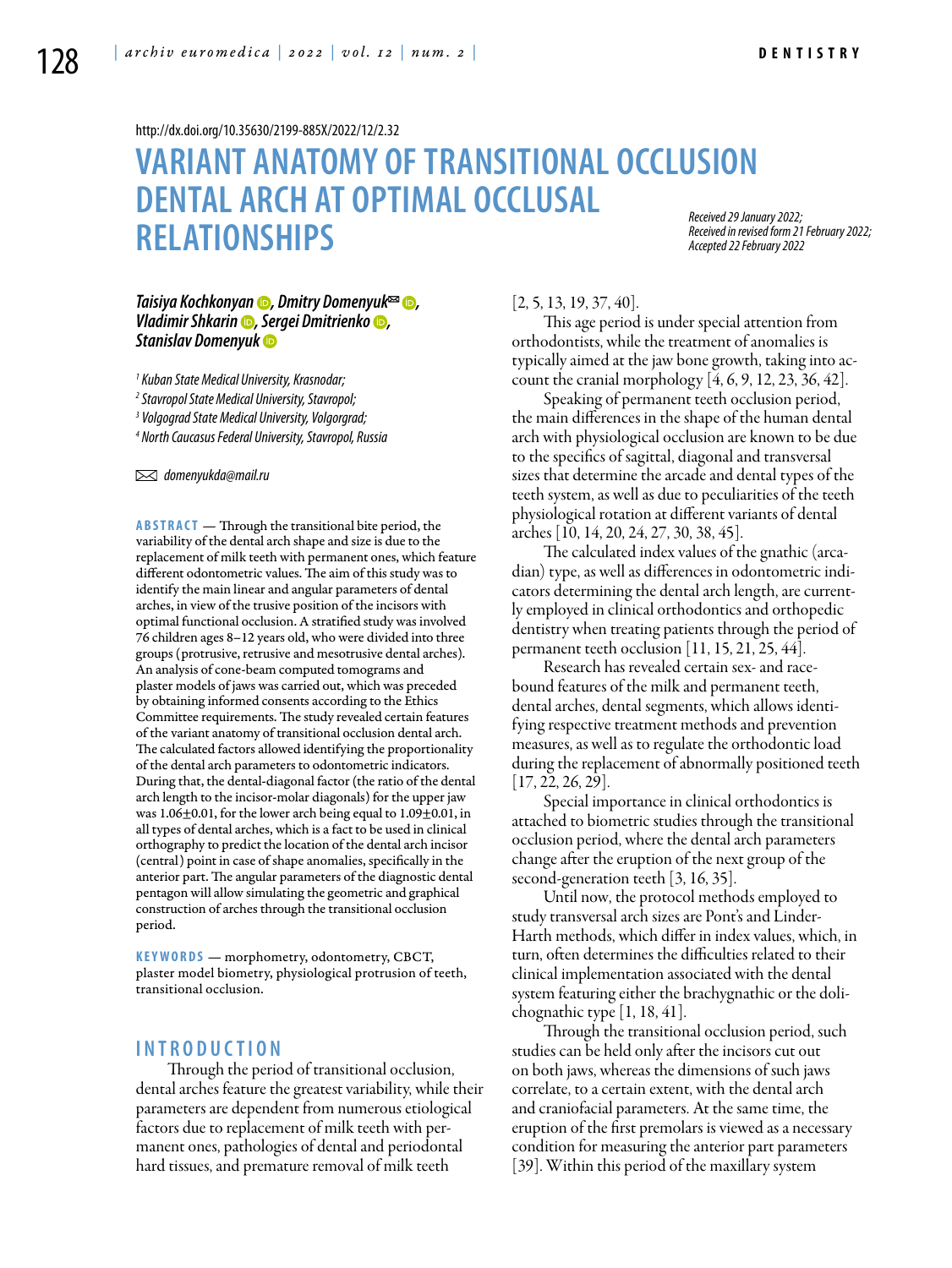development, the mutual position of incisors can be used to measure the incisor angle of antagonists that determine the trusive type of the dental system. The X-ray methods of examination show that in case of the mesotrusive type, the incisor angle made up by the conditional median verticals of the medial upper incisors and their antagonists is an average of 120–140° degrees. A decrease in the angle is typical of physiological protrusion, provided the incisor overlap is optimal both vertically and horizontally. An increase in the angle is indicative of the retrusive position of the incisors in both jaws [7, 28]. As far as transversal dimensions of dental arches are concerned, most experts tend to believe that the most appropriate reference to be used when measuring them are points located not in the middle of the occlusal surface of the chewing teeth (as proposed by A. Pont (1909), G. Harth (1930), H. Linder (1931)) yet on the crown vestibular surface of the teeth located near the occlusal contour [34]. This can be accounted for by the fact that the shape of dental arches allows choose the size of metal dental arches of non-removable arch structures, which are widely used in clinical practice [8, 31–33, 43].

However, we found no data regarding the variants of biometric parameters and odontometric indicators in children through their transitional occlusion period, so the rational of this work as well as its aim can be explained by a brief review of respective literature that has been carried out.

*Aim:* 

To identify the main dental arch parameters of the transitional occlusion in view of the variant anatomy of the intrusive position of the incisors with optimal functional occlusion.

# **M ATE R I A LS A N D MET H O D S**

The study involved 76 children who were divided into three groups based on the trusion type, namely by the front teeth location, and the magnitude of the incisor angle of the antagonizing medial incisors, taking into account the recommendations offered by experts, where a value of 125–140° is typical of mesotrusion. An increase or a decrease in the angle points at the retrusive or protrusive types, respectively.

Group 1 included 32 children with incisors were located by the mesotrusive type; Group 2 were 26 patients with the protrusive type of incisor arrangement, and Group 3 included 18 children who featured the retrusive position of the incisors with an optimal amount of incisor overlap, both vertically and horizontally. The relationship of antagonists, in all pairs of jaw models, matched the signs of optimal functional occlusion, following the respective age characteristics (Fig. 1).

Odontometry implied only identifying the mesial-distal diameters of the teeth crowns and calculating the total length of the dental arch (DAL12 teeth) following the total sum component, while there was also the sum of the width of the 4 incisor crowns identified (CW4 incisors) of the upper and the lower jaw, which is a mandatory protocol measure in clinical orthodontics.

The transversal dimensions included an analysis of the dental arch width between the first permanent molars located on the 6th position in the dental arch (DAW6-6). The width of the anterior dental arch was measured between the contact points of the distal surfaces of the lateral incisors located the 2<sup>nd</sup> in the dental arch (IW2-2).

The size of the incisor-molar diagonal was measured from the interincisal point (the first position of the teeth in the arch) to the distal vestibular tubercle of the sixth tooth (IMD1-6). In the anterior part, the incisor diagonal (ID1-2) was measured from the interincisal point to the distal contact point of the permanent lateral incisor with a milk canine and, actually, was close to the sum total component of the incisor crowns width in the examined part of the dental arch.

The depth of the anterior (incisal) part of the arch (IDep1-2) was measured sagittally from the interincisal point to the conditional line connecting the distal surfaces of the lateral incisors.

The obtained linear dimensions allowed using geometrical methods to design diagnostic dental pentagons, where the base was the dental arch molar width, whereas the height corresponded to the dental arch depth. The anterior part of the pentagon was shaped by an isosceles incisor triangle, the sides of that corresponding to the dimensions of the incisor diagonals, its base being the width between the incisors, while the height of the triangle corresponded to the incisor depth. The sides of the pentagon connected the lateral incisor distal point with the distal vestibular odontomer of the six-year molar (Fig. 2).

The main angles of the pentagon (incisor, canine and molar) were measured with the calculation of the sum total component for all the trusive variants of dental arches.

The statistical processing of the obtained data was performed with Microsoft Excel 2013 software as well as the SPSS Statistics (Version 22) statistical software package. The critical level of a possible null statistical hypothesis was set at 0.05.

# **R ES U LTS A N D D ISC U SSI ON**

Table 1 offers a look at the analysis of the data obtained through measuring the jaw cast models within the period of the transitional occlusion in view of the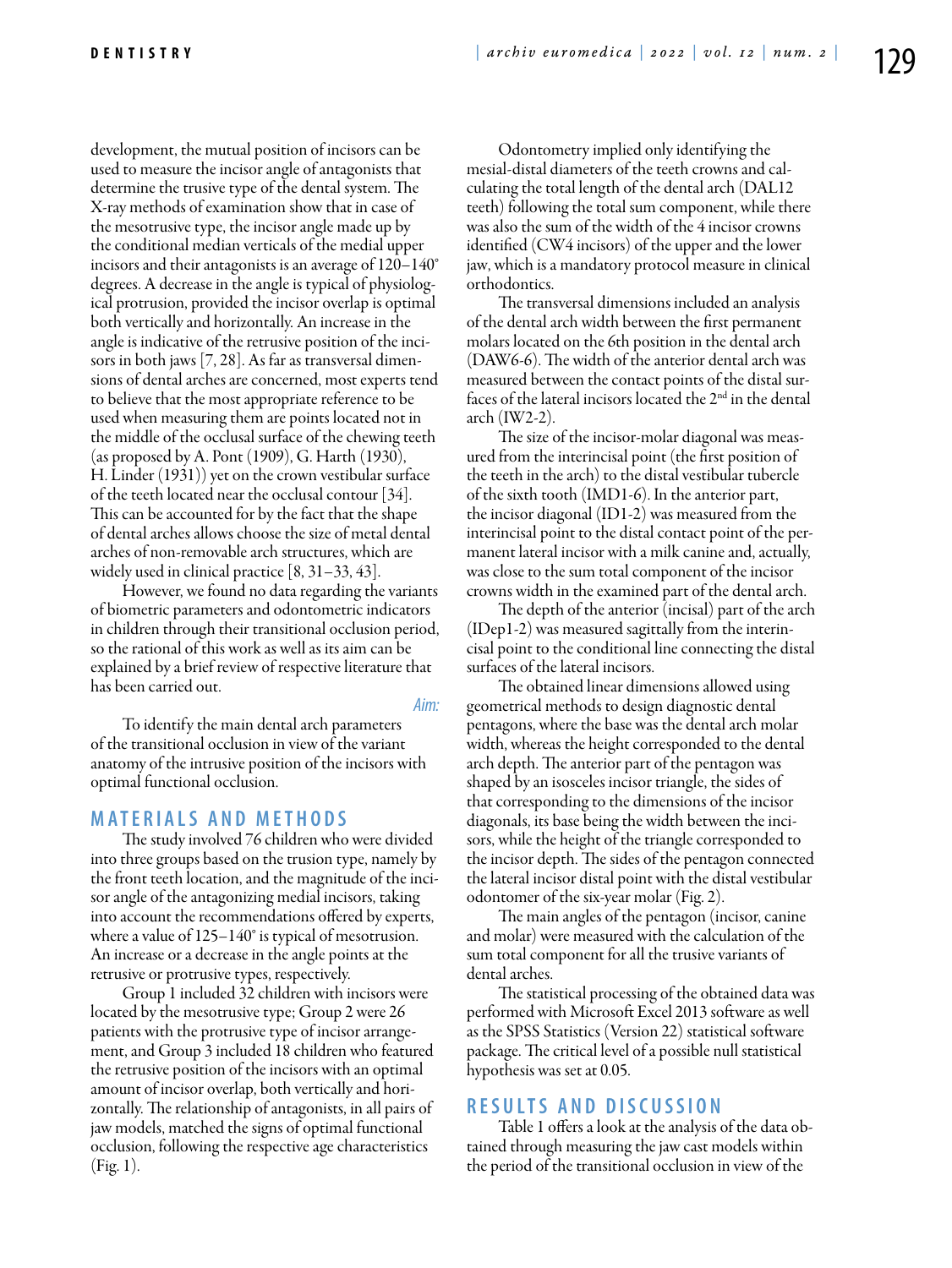

*Fig. 1. Occlusion relationships through the transitional occlusion period (а, b) and identifying the incisor angle of antagonists on CBCT (с)*



*Fig. 2. Designing diagnostic triangles (a) and the dental arch pentagon (b) on jaw cast model photos featuring transitional occlusion, to measure the angles*

dental arch trusion type, which served the basis for distributing the patients through the groups (Table 1).

the macrodont type of the dental system. A similar, and quite expected, situation was also seen in relation to such an indicator as the total width of the crowns of the 4 incisors in the upper jaw (CW4 incisors), which, *Table 1. Dental arch size in the three groups, (mm), (M±m) (p ≤ 0.05)* upon analysis of the models within Group 2 was found

| Dental arch<br><b>parameters</b> | Dental arch size in studied groups |                  |                   |                  |                  |                  |  |  |  |
|----------------------------------|------------------------------------|------------------|-------------------|------------------|------------------|------------------|--|--|--|
|                                  | Group 1, on arch                   |                  | Group 2, on arch  |                  | Group 3, on arch |                  |  |  |  |
|                                  | upper                              | lower            | upper             | lower            | upper            | lower            |  |  |  |
| DAL12 teeth                      | $92.24 \pm 1.11$                   | $86.70 \pm 1.08$ | $100.78 \pm 1.14$ | $91.78 \pm 1.12$ | $91.55 \pm 1.07$ | $85.44 \pm 1.09$ |  |  |  |
| <b>CW4</b> incisors              | $31.02 \pm 1.07$                   | $22.79 \pm 1.04$ | $33.14 \pm 0.94$  | $24.50 \pm 1.12$ | $27.49 \pm 1.15$ | $21.30 \pm 0.73$ |  |  |  |
| DAW6-6                           | $57.97 \pm 1.54$                   | $52.28 \pm 1.61$ | $60.91 \pm 1.49$  | $55.11 \pm 1.55$ | $54.13 \pm 1.39$ | $48.68 \pm 1.42$ |  |  |  |
| $IMD1-6$                         | $44.24 \pm 0.62$                   | $40.65 \pm 0.68$ | $47.57 \pm 0.73$  | $42.12 \pm 0.59$ | $42.66 \pm 0.61$ | $38.52 \pm 0.63$ |  |  |  |
| DAD1-6                           | $33.42 \pm 0.81$                   | $31.01 \pm 0.73$ | $36.54 \pm 0.84$  | $33.93 \pm 0.66$ | $31.56 \pm 0.59$ | $29.61 \pm 0.68$ |  |  |  |
| $ID1-2$                          | $15.51 \pm 0.58$                   | $11.39 + 0.47$   | $16.57 + 0.44$    | $12.25 \pm 0.53$ | $14.62 \pm 0.56$ | $11.03 \pm 0.32$ |  |  |  |
| IDep1-2                          | $6.67 \pm 0.19$                    | $3.87 \pm 0.11$  | $8.28 \pm 0.13$   | $5.27 \pm 0.09$  | $4.96 \pm 0.06$  | $2.86 \pm 0.04$  |  |  |  |
| $IW2-2$                          | $28.01 \pm 1.02$                   | $21.43 \pm 0.99$ | $28.70 \pm 1.04$  | $22.12 \pm 0.96$ | $27.49 \pm 1.02$ | $21.30 \pm 1.05$ |  |  |  |

The patients within the groups revealed certain difference in odontometric indicators that determine the dental arch length (DAL12 teeth). The highest indicators of the parameter in question were to be observed in Group 2 with the protrusive type of dental systems — 100.78±1.14 mm on the upper jaw, and 91.78±1.12 mm — on the lower jaw, which lies within the opinion of experts pointing that with the protrusive type of arch is more commonly associated with

to be at 33.14±0.94 mm, this being above the respective indicators in Groups 1 and 2  $(31.02 \pm 1.07 \text{ mm and})$  $27.49\pm1.15$  mm, respectively).

The transversal parameters, both in the molar (DAW6-6) and in the anterior part (IW2-2) of the dental arches were similar with no significant difference identified between the studied indicators.

A reliable difference  $(p<0.05)$  was observed when analyzing the dental arch anterior part depth (ID1-2),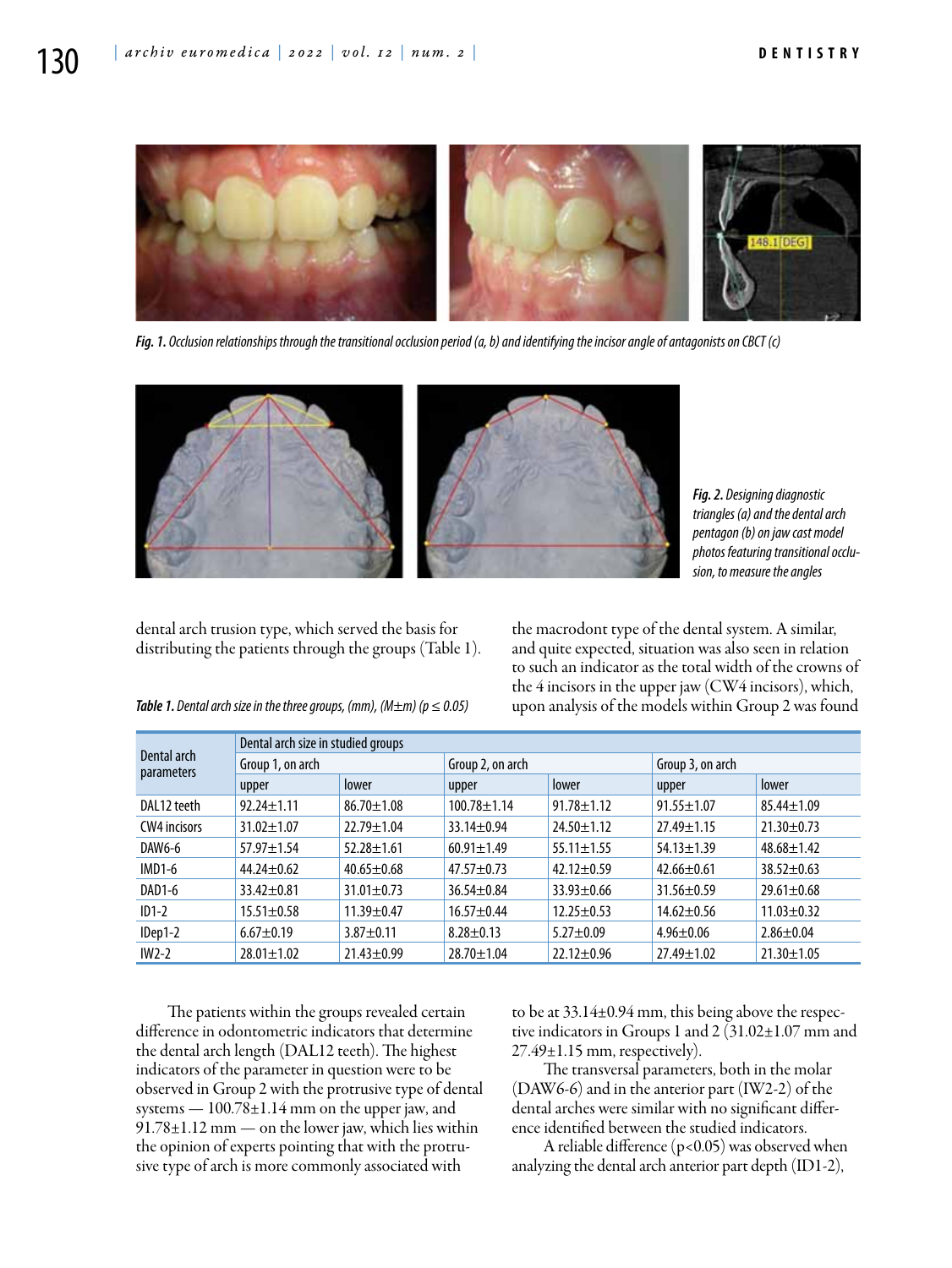which was due to the trusive type of arches and the teeth inclination value in the anterior-posterior direction.

The obtained absolute values for transversal, diagonal and sagittal dimensions allowed identifying the index values. The ratio of the dental arch length to the sum total component (IMD1-6) of the incisor-molar diagonals (dental-diagonal factor) in the examined children, for instance, was 1.06±0.01 for the upper jaw and 1.09± 0.01 for the lower arch, and the values now can be used in clinical practice to diagnosis of anomalies in the shape and size of dental arches, specifically in the sagittal and diagonal direction. Besides, the linear parameters of the dental arches allowed — as per each type of dental systems — building individual diagnostic dental pentagons and identifying the features of the major angles: incisor, canine and molar, which can be seen in Table 2.

specific features of the dental arch variant anatomy for the transitional occlusion.

2. The major linear parameters of dental arches within the transitional occlusion period were determined by the trusive types of dental arches as well as the vestibular-lingual inclination of the front teeth.

3. The proposed, explained and calculated index values, which take into account the transversal, the diagonal and the sagittal dimensions of the dental arches enabled to identify the proportion relationship between the odontometric indicators and the parameters of dental arches.

4. The dental-diagonal factor, taken as the ratio of the dental arch length to the incisor-molar diagonals, was 1.06±0.01 for the upper jaw and 1.09±0.01 for the lower jaw, regardless of the dental arch type. This knowledge can be used in clinical orthodontics to

| Major parameters | Dental pentagon angle |                  |                  |                  |                  |                  |  |  |  |
|------------------|-----------------------|------------------|------------------|------------------|------------------|------------------|--|--|--|
|                  | Group 1, on arch      |                  | Group 2, on arch |                  | Group 3, on arch |                  |  |  |  |
|                  | upper                 | lower            | upper            | lower            | upper            | lower            |  |  |  |
| Incisor          | $131.1 \pm 1.69$      | $139.9 \pm 1.75$ | $120.7 \pm 1.49$ | $130.3 \pm 1.53$ | $139.8 \pm 1.47$ | $151.0 \pm 1.58$ |  |  |  |
| Canine           | $139.6 \pm 1.64$      | $136.4 \pm 1.59$ | $145.7 \pm 1.99$ | $142.5 \pm 1.87$ | $132.4 \pm 1.89$ | $127.6 \pm 1.78$ |  |  |  |
| Molar            | $65.2 \pm 1.33$       | $63.7 \pm 1.72$  | $64.7 \pm 1.76$  | $62.3 \pm 1.67$  | $66.4 \pm 1.58$  | $67.5 \pm 1.49$  |  |  |  |
| Sum total        | $539.6 \pm 2.98$      | $540.2 \pm 2.85$ | $540.7 + 2.77$   | $539.7 \pm 1.95$ | $540.6 \pm 2.09$ | $540.0 \pm 2.14$ |  |  |  |

*Table 2. Dental pentagon angles in the groups examined within the study, (°), (M*  $\pm$ *m) (p*  $\leq$  *0.05)* 

The lowest values for the incisor angle, measured both on the upper and lower dental arch, were obtained while studying models with the protrusive type of incisors (Group 2), whereas the said values were the largest in physiological variants of the retrusive position (Group 3). During that, the canine angles on each side, on the contrary, had a larger value in case of arches falling within the protrusive type  $-145.7\pm1.99^{\circ}$  on the upper jaw, and 142.5±1.87° on the lower arch. The lowest value of the pentagon canine angle was detected through the models in Group 3 groups  $-132.4\pm1.89^{\circ}$ and 127.6±1.78° on the upper and on the lower jaw, respectively,

Notable is the approximate equality of the molar angles of the pentagon — the analysis of these revealed no significant difference (p<0.05). Given that, children going through the transitional occlusion period with optimal functional bite had the pentagon sum total value within an average of 540°.

# **C ON C L U SI ONS**

1. The data obtained through clinical, radiological, and morphometric studies helped identify the

forecast the location of the incisor (central) point of the dental arch with shape anomalies, especially in the anterior part.

5. The angular parameters of the diagnostic dental pentagon might allow simulating the geo-metric and graphical construction of arches through the transitional occlusion period.

- **<sup>R</sup> EFE <sup>R</sup> EN CES** 1. Ash M.M. Wheeler's dental anatomy, physiology and occlusion. Philadelphia: WB Saunders; 2003.
- 2. AVANISYAN V., AL-HARAZI G. Morphology of facial skeleton in children with undifferentiated connective tissue dysplasia. Archiv EuroMedica. 2020. Vol. 10; 3: 130–141. https://dx.doi.org/10.35630/2199- 885X/2020/10/3.32
- 3. Brand R.W., Isselhard D.E. Anatomy of Oral structures. 7<sup>th</sup> ed. Mosby co. St. Louis; 2003.
- 4. Davydov B.N., Kondratyeva T.A., Haruty-UNYAN YU.S. Cephalometric features of connective tissue dysplasia manifestation in children and adolescents. Pediatric dentistry and dental profilaxis.  $2020; 20(3): 174-183$ . (In Russ.) https://doi. org/10.33925/1683-3031-2020-20-3-174-183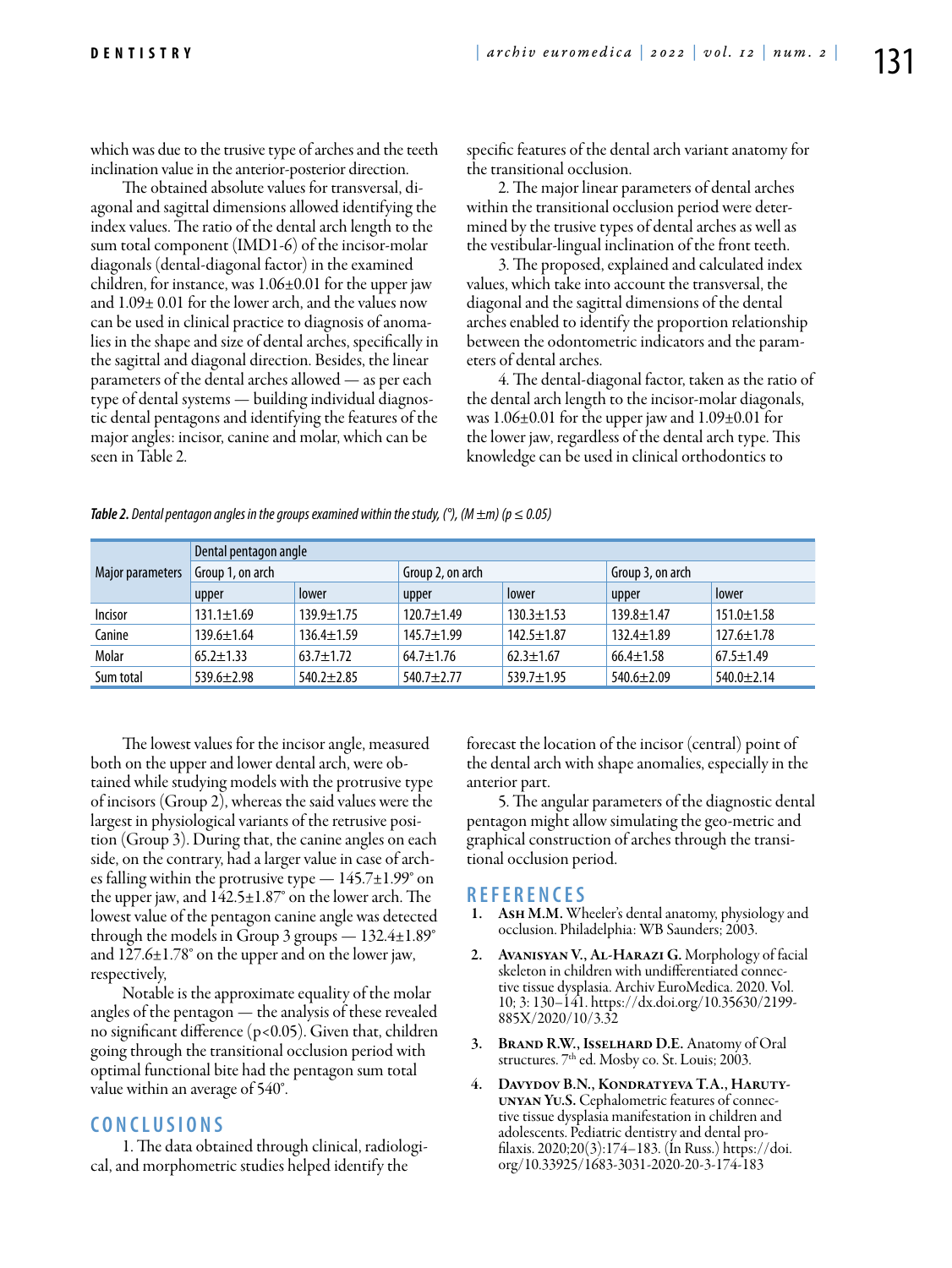- 5. DAVYDOV, B.N. Improving diagnostics of periodontal diseases in children with connective tissue dysplasia based on X-ray morphometric and densitometric data. Parodontologiya.2020;25(4):266–275. (in Russ.) https://doi.org/10.33925/1683-3759-2020-25-4-266- 275.
- 6. Davydov B.N. Morphological peculiarities of facial skelet structure and clinical and diagnostic approaches to the treatment of dental anomalies in children in the period of early change. Pediatric dentistry and prophylaxis. 2019; Vol. 19; 1 (69): 26–38. (In Russ.) DOI: 10.33925/1683-3031-2019-19-69-26-38.
- 7. Dean, J. A. McDonald and Avery's dentistry for the child and adolescent, tenth edition [Text] / J.A. Dean // 2015. – ISBN: 978-0-323-28745-6 –700 s.
- 8. DMITRIENKO S.V. Analytical approach within cephalometric studies assessment in people with various somatotypes. Archiv EuroMedica. 2019. Vol. 9; 3: 103–111. https://doi.org/10.35630/2199- 885X/2019/9/3.29
- 9. Dmitrienko S.V., Porfiriadis M.P., Domenyuk D.A. Dentoalveolar specifics in children with cleft palate during primary occlusion period. Archiv EuroMedica. 2018. Vol. 8; 1: 33–34. https://doi. org/10.35630/2199-885X/2018/8/1/33
- 10. DMITRIENKO T.D. Connection between clinical<br>and radiological torque of medial incisor at physiological occlusion. Archiv EuroMedica. 2019. Vol. 9. № 1. P. 29–37. https://doi.org/10.35630/2199- 885X/2019/9/1/29
- 11. GHAMDAN AL.H. Occlusal plane orientation in patients with dentofacial anomalies based on morphometric cranio-facial measurements. Archiv EuroMedica. 2021. Vol. 11; 1: 116–121. https://doi. org/10.35630/2199-885X/2021/11/1.26
- 12. Domenyuk D.A., Davydov B.N., Dmitrienko S.V. Changes of the morphological state of tissue of the paradontal complex in the dynamics of orthodon-<br>tic transfer of teeth (experimental study). Periodontol-<br>ogy, 2018; Vol. 23; 1–23(86): 69–78. DOI:10.25636/ PMP.1.2018.1.15
- 13. Domenyuk D.A. Contemporary methodological approaches to diagnosing bone tissue disturbances in children with type 1 diabetes. Archiv EuroMedica, 2018; 8(2): 71–81. https://doi.org/10.35630/2199- 885X/2018/8/2/71
- 14. Domenyuk D.A., Vedeshina E G., Dmitrienko S.V. Correlation of dental arch major linear parameters and odontometric indices given physiological occlusion of permanent teeth in various face types. Archiv EuroMedica. 2016. Vol. 6; 2: 18–22.
- 15. Domenyuk D.A. Efficiency evaluation for integrated approach to choice of orthodontic and prosthetic treatments in patients with reduced gnathic region. Archiv EuroMedica. 2015. Vol.5. № 2. Р. 6–12.
- 16. Domenyuk D.A., Lepilin А.V., Fomin I.V. Improving odontometric diagnostics at jaw stone model ex-

amination. Archiv EuroMedica. 2018. Vol. 8; 1: 34–35. https://doi.org/10.35630/2199-885X/2018/8/1/34

- 17. Domenyuk D.A. Major telerenthengogram indica- tors in people with various growth types of facial area. Archiv EuroMedica. 2018. Vol. 8; 1: 19–24. https:// doi.org/10.35630/2199-885X/2018/8/1/19
- 18. Domenyuk D.A., Vedeshina E G., Dmitrienko S.V. Mistakes in Pont (Linder-Hart) method used for diagnosing abnormal dental arches in transversal plane. Archiv EuroMedica. 2016. Vol. 6; 2: 23–26.
- 19. Domenyuk D.A., Zelensky V.A., Dmitrienko S.V. Peculiarities of phosphorine calcium exchange in the pathogenesis of dental caries in children with diabetes of the first type. Entomology and Applied Science Letters. 2018. Vol.5. № 4. P. 49–64.
- 20. Domenyuk D. Structural arrangement of the temporomandibular joint in view of the constitutional anatomy. Archiv EuroMedica. 2020. Vol. 10. № 1. Р. 126–136. https://doi.org/10.35630/2199- 885X/2020/10/37
- 21. Fischev S.B., Puzdyryova M.N. Morphological features of dentofacial area in peoples with dental arch issues combined with occlusion anomalies. Archiv EuroMedica. 2019. Vol. 9; 1: 162–163. https://doi. org/10.35630/2199-885X/2019/9/1/162
- 22. Fuller J.L., Denehy G.E., Schulein T.M. Con- cise Dental Anatomy and Morphology. 4th ed. USA: Univ of Iowa Office of State; 2001.
- 23. HARUTYUNYAN YU. Undifferentiated connective tissue dysplasia as a key factor in pathogenesis of maxil- lofacial disorders in children and adolescents. Archiv EuroMedica. 2020. Vol. 10; 2: 83–94. https://dx.doi. org/10.35630/2199-885X/2020/10/2.24
- 24. Ivanyuta O.P., Al-Harasi G. Modification of the dental arch shape using graphic reproduction method and its clinical effectiveness in patients with occlusion anomalies // Archiv EuroMedica. 2020. Vol. 10; 4: 181–190. https://dx.doi.org/10.35630/2199- 885X/2020/10/4.42
- 25. Kochkonyan T.S., Al-Harazi G. Specific features of variant anatomy and morphometric characteristics of the palatal vault in adults with different gnathic and dental types of arches. Archiv EuroMedica. 2021. Vol. 11; 3: 54–60. https://dx.doi.org/10.35630/2199- 885X/2021/11/3/14
- 26. Kochkonyan T.S., Al-Harazi G. Morphometric patterns of maxillary apical base variability in people with various dental arches at physiological. Archiv Eu- roMedica. 2021. Vol. 11; 4: 123–129. https://dx.doi. org/10.35630/2199-885X/2021/11/4.29
- 27. KONDRATYEVA T. Methodological approaches to dental arch morphology studying. Archiv Euro-Medica. 2020. Vol. 10; 2: 95–100. https://dx.doi. org/10.35630/2199-885X/2020/10/2.25
- 28. Korobkeev A. A. Anatomical and topographi- cal features of temporomandibular joints in various types of mandibular arches. Medical News of North